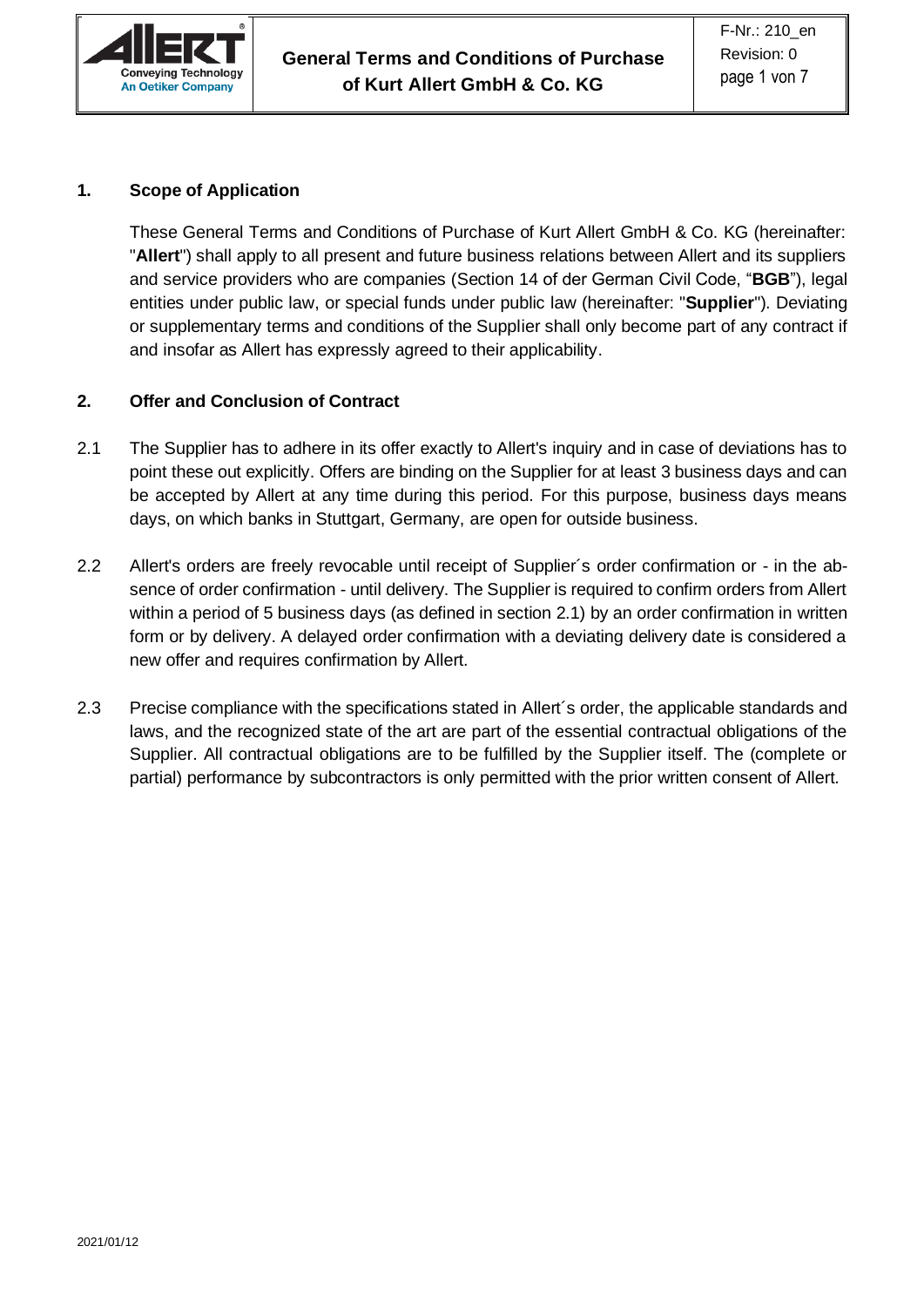

#### **3. Changes and Additions**

- 3.1 Allert may, at any time up to the delivery (in the case of contracts for work and services: up to the acceptance) of the delivery item or service, at its reasonable discretion, require the Supplier to make reasonable changes and additions to the order. The Supplier is obligated to propose to Allert any changes which the Supplier deems necessary and expedient with regard to a successful fulfillment of the contract. After written approval by Allert, the Supplier shall also implement these changes.
- 3.2 Insofar as a change results in an increase or decrease in costs and/or a overrun of an agreed delivery date, the Supplier is obligated to point this out simultaneously with its change proposal or immediately after receipt of the change request from Allert and to submit a corresponding supplementary offer. This requires confirmation by Allert.

### **4. Prices and Payment**

- 4.1 Unless otherwise agreed, the agreed prices are fixed prices CIP agreed place of delivery (Incoterms in the version applicable at the time of conclusion of the contract). All prices are exclusive of value added tax.
- 4.2 Invoices/credit notes must state the date of dispatch, Allert's order number, article numbers and Allert's VAT ID number. Invoices must correspond to the order in the designation and sequence of the delivery items and their prices. Generally, any additional or reduced supplies and services must be listed separately.
- 4.3 Unless otherwise agreed, payments shall be made (i) by the 30th day of the month in which the invoice is received by Allert, less a 3% discount, or, at Allert's option, (ii) net within 90 days after the 30th day of the month in which the invoice is received. The date of Allert's payment instruction is decisive for the timeliness of payment.
- 4.4 Payments do not imply any acceptance of conditions, prices, or characteristics of the delivery item or service.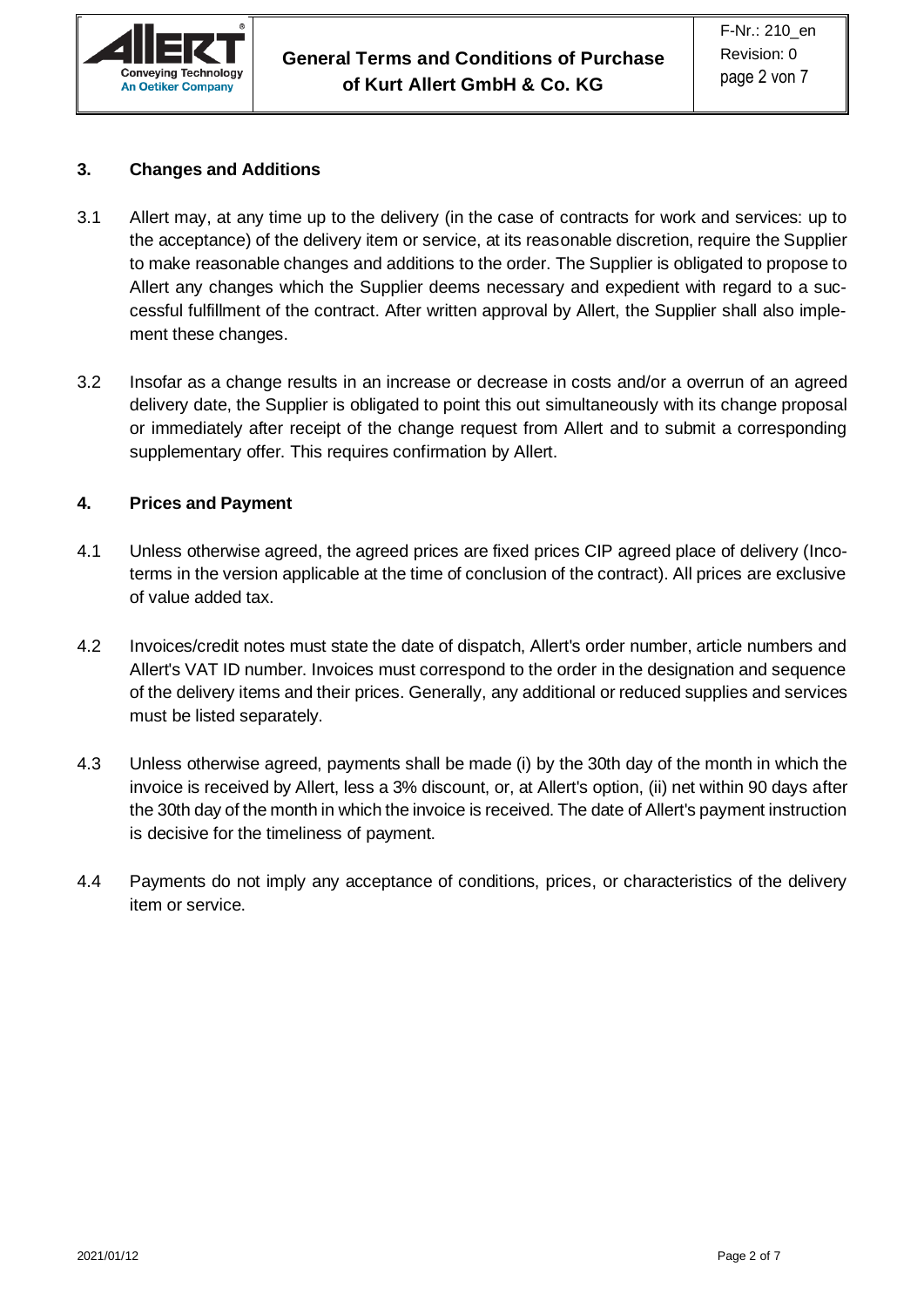

### **5. Delivery and Delay**

- 5.1 Unless otherwise agreed, shipment shall be made at the Supplier's risk and expense in accordance with CIP (Incoterms as amended at the time of conclusion of the contract). The place of delivery and the place of transfer of risk shall be at the receiving point specified by Allert; if such a receiving point is not specified by Allert, the place of delivery and the place of transfer of risk shall be Allert's plant in Oberndorf am Neckar, Germany. If, by way of exception, the freight costs are to be borne by Allert due to a special agreement, the Supplier shall choose the mode of freight most favorable to Allert.
- 5.2 Unless expressly agreed otherwise, the Supplier is not entitled to partial performance. If nevertheless only a partial performance takes place, Allert is entitled to withdraw from the entire contract if Allert has no interest in the partial performance.
- 5.3 Unless expressly agreed otherwise, delivery and performance times and deadlines stated by Allert are binding. The Supplier shall notify Allert immediately if circumstances become apparent which could lead to the assumption that the delivery or performance will be delayed.
- 5.4 For compliance with the agreed delivery and performance periods and dates, the receipt of the object of performance at the agreed place of delivery is decisive, in the case of deliveries with installation, assembly or other services requiring inspection and approval, their acceptance is decisive.
- 5.5 In the event of a delay in delivery or performance for which the Supplier is responsible, Allert may - in addition to further legal claims - demand a lump-sum compensation for the damage caused by the delay of 1% of the order value for each full week of the delay, up to a maximum of 5% of the order value. Allert reserves the right to assert a demonstrably higher damage caused by delay. The Supplier has the right to prove that Allert has only incurred a lesser damage.
- 5.6 The Supplier is only authorized to exercise a right of retention insofar as his counterclaim is based on the same contractual relationship or on an undisputed or legally established claim. The Supplier may only offset against undisputed or legally established counterclaims.
- 5.7 Allert's order numbers and article numbers must always be stated in full on all delivery bills, dispatch notes, and consignment notes. Furthermore, the Supplier is obligated to issue a supplier's declaration to Allert upon request.
- 5.8 For each individual consignment, the Supplier shall send to Allert a detailed consignment notice, separate from the goods and invoice, at least 3 business days (as defined in section 2.1) prior to the date of dispatch. The date of receipt of the dispatch notice by Allert is decisive. The delivery bill and packing slip must be enclosed with the consignment. In case of shipment by ship, the name of the shipping company and the name of the ship are to be indicated in the shipping documents and invoices. If a product or device is delivered disassembled or in more than one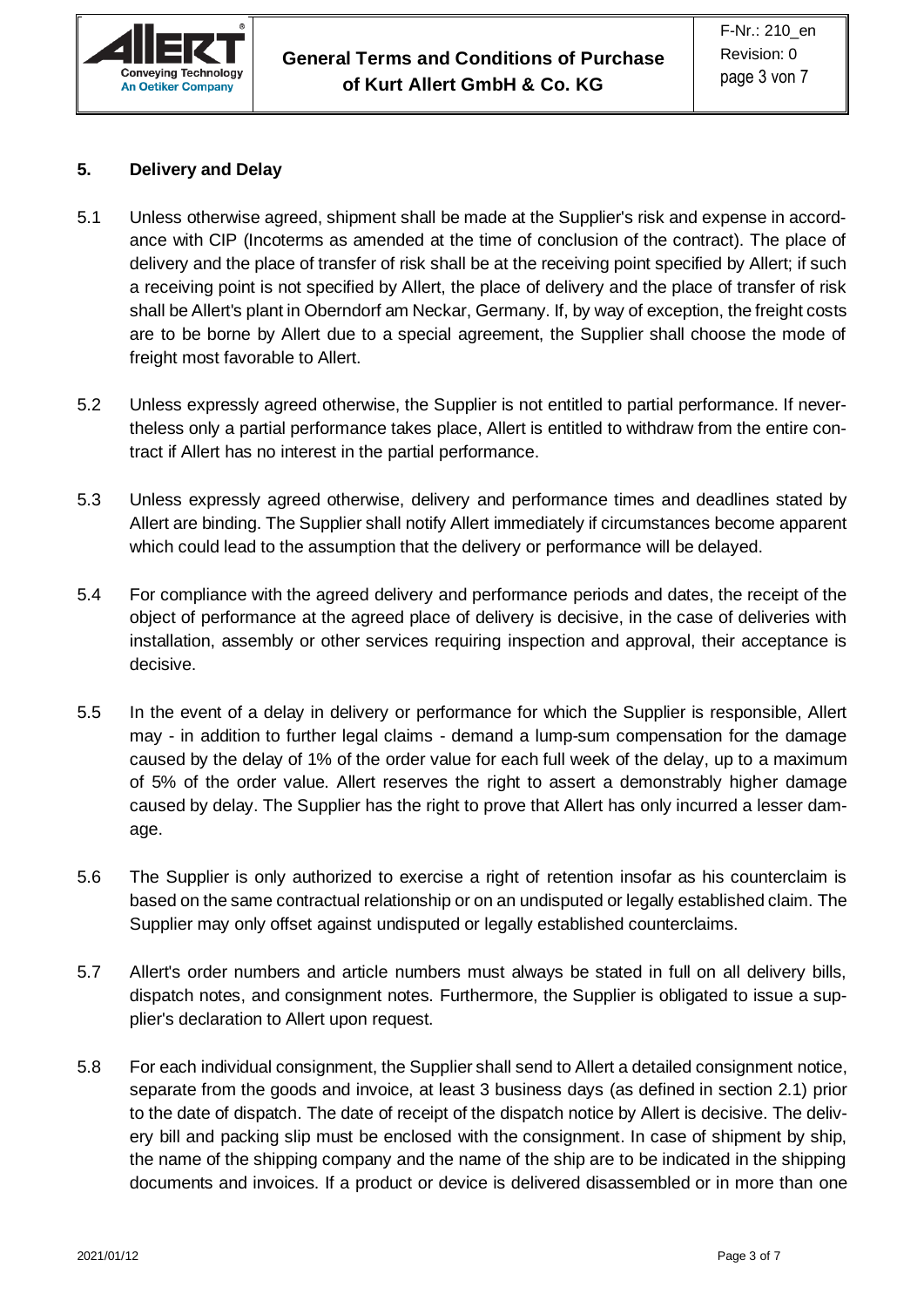

part, these parts are to be marked and positioned according to this marking in the delivery bill and described.

### **6. Warranty**

- 6.1 The Supplier shall deliver the goods free of defects of material, quality, and title. The general limitation period for claims for defects is 24 months from delivery to the end customer, but no longer than 3 years from delivery to Allert itself. Longer statutory limitation periods remain unaffected.
- 6.2 Allert's obligation to inspect incoming goods is limited to the determination of deviations in the compliance of quantity and identity of the delivery item or service as well as transport and packaging damages. Any discrepancies and damages found in the course of such inspection shall be reported immediately. Allert shall also inspect the delivery items or service items during production in accordance with the conditions of a proper business process and shall notify the Supplier of any defects occurring during this process and any defects discovered later immediately after their discovery.
- 6.3 The Supplier releases Allert from any obligation to inspect and give notice of defects (in particular pursuant to Section 377 of the German Commercial Code ("**HGB**") or other applicable regulations) going beyond the above provisions.
- 6.4 If the Supplier has its registered office in Germany, any defects shall in any case be notified in time if Allert notifies them within 5 business days (as defined in section 2.1) after receipt of the goods or, if such defect becomes apparent later, within 5 business days after its discovery. If the Supplier has its registered office outside Germany, any defects shall in any case be notified in time if Allert notifies them within 4 weeks after discovery or anticipated discovery.
- 6.5 In the event of defects, the Supplier shall provide supplementary performance by remedying the defect or delivering a defect-free item at Allert's option. If the type of supplementary performance chosen by Allert is impossible, the Supplier shall be entitled to supplementary performance in another manner, insofar as this is reasonably acceptable for Allert. If the supplementary performance is altogether impossible, if the Supplier refuses the supplementary performance, if no supplementary performance is attempted despite the setting of a reasonable deadline, or if the supplementary performance has failed, Allert shall be entitled to withdraw from the contract at any time within the limitation period according to section 6.1 without prejudice to its other rights. The deadline pursuant to Section 49 Art. 2 CISG (if applicable) shall not end before the expiry of the limitation period stipulated in Clause 6.1.
- 6.6 The Supplier shall be obligated to cover its liability risk by insurance and to provide Allert with evidence of such coverage upon request.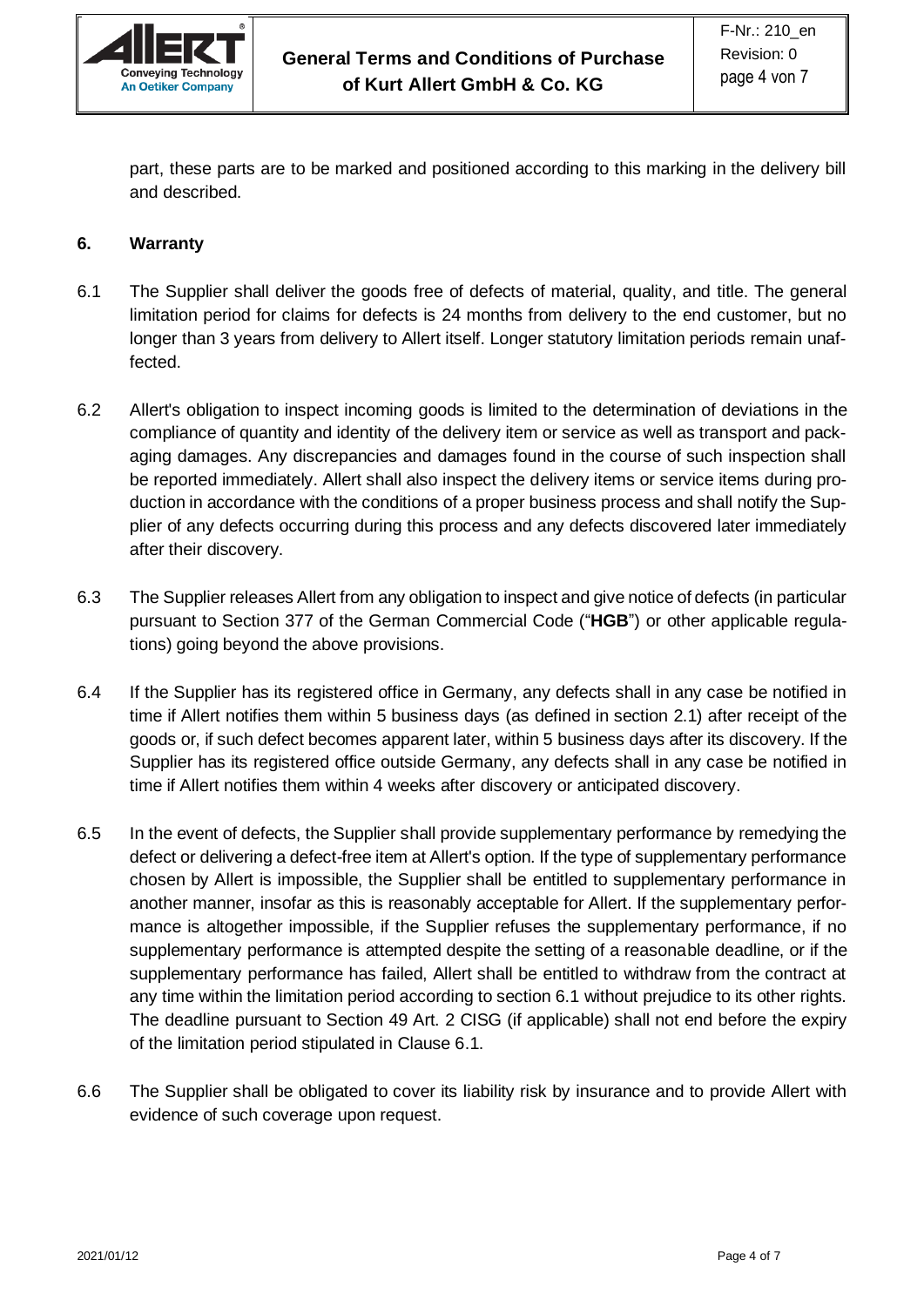

### **7. Provision of Materials**

- 7.1 Materials, tools, etc. provided by Allert remain the property of Allert and are to be stored, designated, and managed separately by the Supplier free of charge. The materials, tools, etc. may only be used to fulfill Allert's orders. The Supplier bears the risk in case of loss or deterioration of the provided materials.
- 7.2 Processing or transformation of the provided materials shall be done for Allert. The parties agree that Allert becomes (co-)owner of the new or transformed item. The Supplier shall store the new item with the diligence of a prudent businessman free of charge for Allert.

### **8. Documents of Allert and the Supplier, Secrecy**

- 8.1 Allert reserves all property rights and copyrights to illustrations, plans, drawings, calculations, implementation instructions, product descriptions, and other documents. Such documents are to be used exclusively for the contractual performance and are to be returned to Allert after completion of the contract.
- 8.2 All documents received from Allert shall be kept secret from third parties, even after termination of the contract. In particular, the Supplier may not make technical documentation (e.g. drawings, plans, calculations, calculations, etc.), other product descriptions, or documents provided to him - also in electronic form - accessible to third parties without the express consent of Allert and may not disclose their contents or use or reproduce them himself or through third parties for purposes other than the processing and execution of orders from Allert. The non-disclosure obligation shall only expire if and to the extent that the knowledge contained in the documents provided has become generally known.
- 8.3 The Supplier may refer to business relations with Allert only after obtaining prior written consent (for example in its advertisements).
- 8.4 Drawings and all documents required by Allert for the use, processing, installation, operation, maintenance, inspection, or repair of the delivery item shall be made available by the Supplier free of charge in due time and unrequested, as well as the required declarations of conformity and manufacturer's declarations.
- 8.5 Factory standards and guidelines of Allert shall be requested by the Supplier, if they have not already been provided.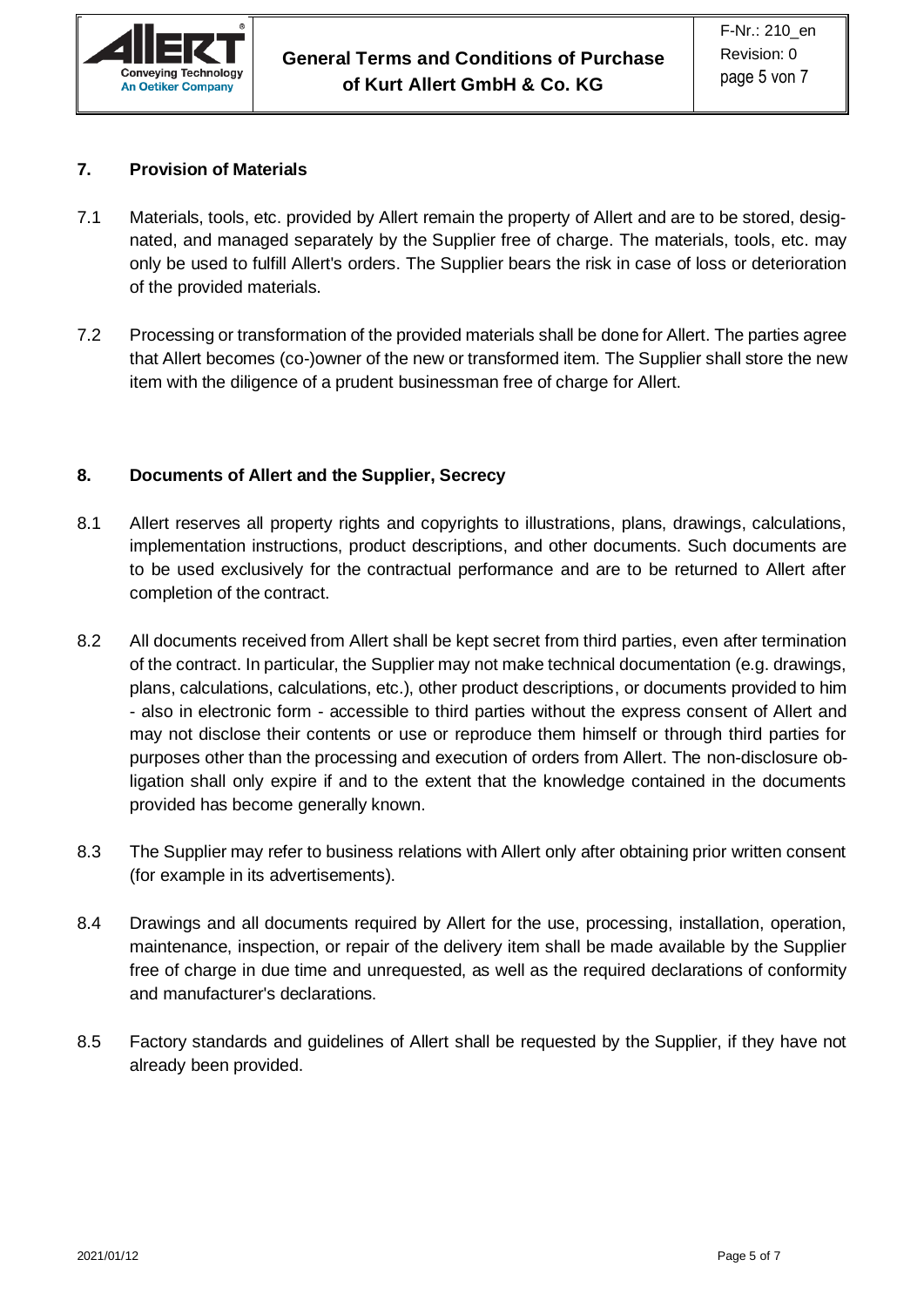

## **9. Documentation**

- 9.1 Any documentation agreed upon or required for the proper use of the delivery item or service must be provided in file form, quoting Allert's order and/or purchase order number, no later than upon delivery. Files up to 12 MB can be sent as Email, larger files are to be sent on CD-ROM. The documentation must be provided in german and, if applicable, in the national language required for the specific order. The documentation must contain, among other things, as applicable:
	- Operating instructions according to EC Machinery Directive 2006/42/EC (as amended a) from time to time) including repair manual(s) in file format: .pdf, .doc (no scan);
	- b) Lubrication and maintenance schedules in file format: .pdf, .doc (no scan);
	- Schematics (hydraulic/pneumatic) in file format: .pdf and MI (ME10), .dxf c)
	- d) Drawings (including manufacturing drawings) and parts lists, which allows clear identification of individual parts.
	- e) Marking of spare and wear parts; indication of the manufacturer and complete type designation or with clear order designation, file format for drawings: .pdf and MI (ME10), .dxf; or in case of three-dimensional representation STEP, SAT; file format for parts lists: .xls or .doc
	- $f$ ) Circuit, assembly and terminal diagrams according to VDE in file format: E-Plan or .pdf; including parts lists with indication of the manufacturer and complete type designation for all items in file format: .xls or .doc
	- $g)$ for pressure equipment, documentation in accordance with the Pressure Equipment Directive 2014/68/EU (as amended)
	- h) Spare parts quotation (for mechanical and electrical).

### **10. Tests**

- 10.1 If tests are planned for the delivery item, Allert and the Supplier shall each bear the own material and personnel testing costs incurred by them. The Supplier shall give Allert binding notice of the readiness for testing at least 10 business days (as defined in section 2.1) in advance and agree on a test date with Allert. If the delivery item is not presented at this date, Allert's personnel testing costs shall be borne by the Supplier.
- 10.2 Any required material certificates of primary materials shall be prepared at the Supplier's expense and sent to Allert together with the delivery items at the latest.
- 10.3 If defects are discovered during the incoming inspections carried out by Allert, which lead to the fact that the delivered goods must be corrected by the Supplier, the Supplier shall bear the costs